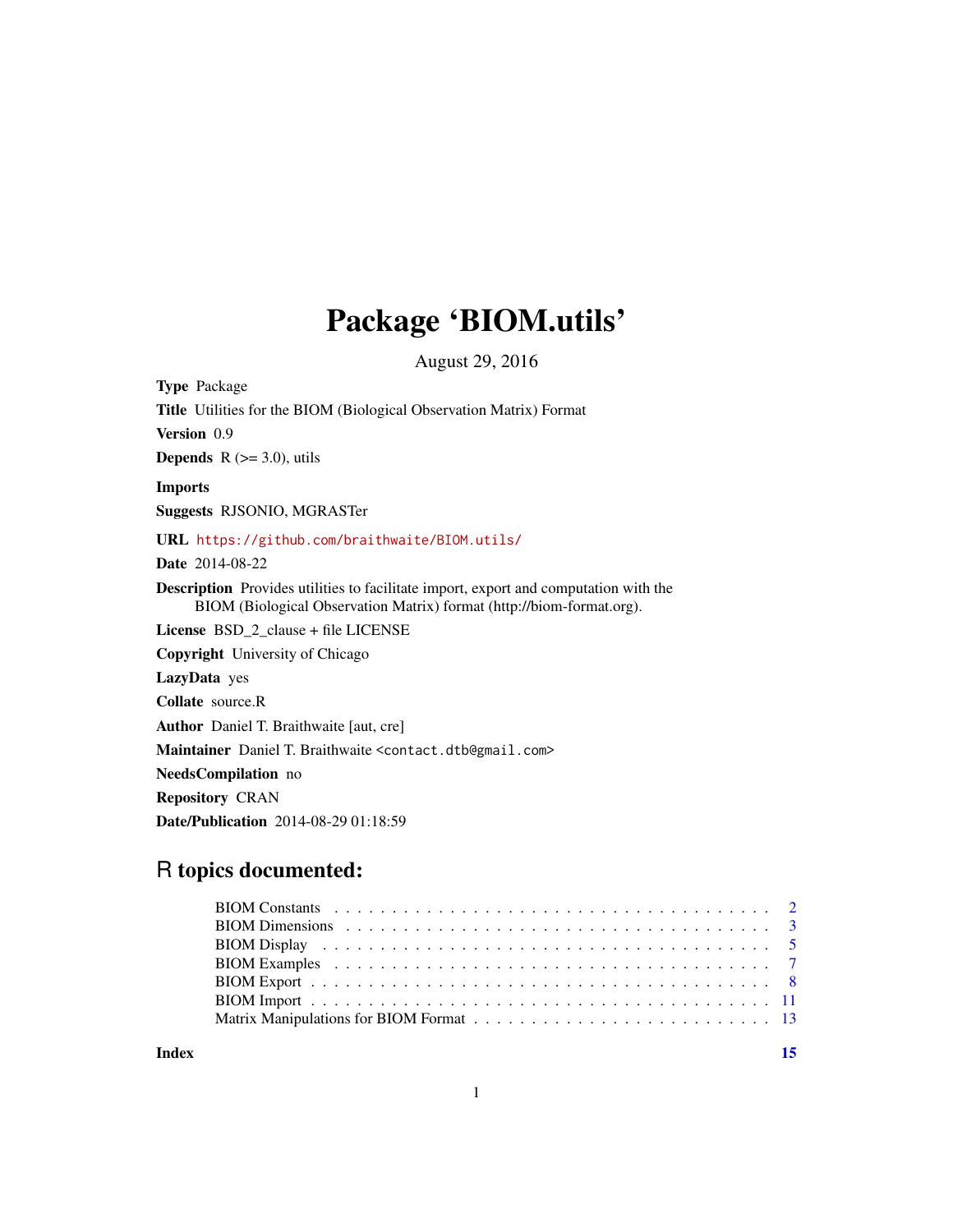<span id="page-1-0"></span>

#### Description

These constants enumerate components of BIOM format and their valid values (controlled vocabularies).

#### Usage

```
biom_format
biom_format_url
biom_fields
biom_table_types
biom_matrix_element_types
biom_matrix_types
```
## Details

BIOM (Biological Observation Matrix) is a simple prescription for storing an annotated table of data. It may be described as a format, standard, or data structure.

The JSON (JavaScript Object Notation) standard for expressing general data objects as text is employed to define BIOM. Therefore the native form of BIOM data is structured text, conforming to the JSON specification in general and the BIOM specification in particular. Familiarity with BIOM is assumed here.

The S3 class biom and its methods facilitate analyses by expressing BIOM data as objects in the R environment.

biom\_format gives the latest BIOM version implemented by this package.

biom\_format\_url gives its associated URL.

biom\_fields lists the components specified by BIOM.

Each other constant enumerates the allowed values of its corresponding BIOM component.

#### References

[BIOM format](http://wwww.biom-format.org) **[JSON](http://wwww.json.org)** 

See Also

[biom](#page-10-1)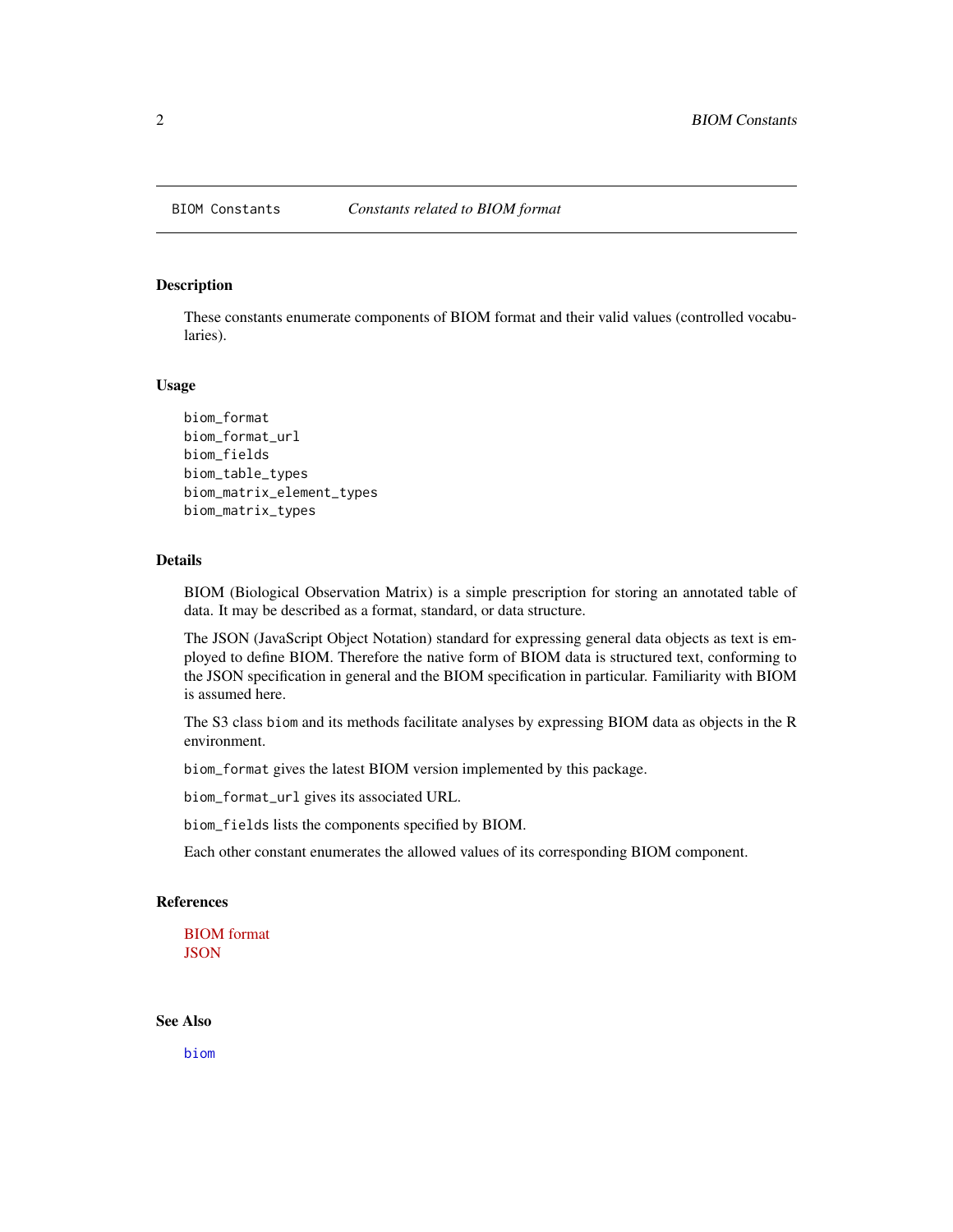## <span id="page-2-0"></span>BIOM Dimensions 3

## Examples

biom\_format\_url [biom\_format] biom\_fields biom\_table\_types biom\_matrix\_element\_types biom\_matrix\_types

BIOM Dimensions *Row and column information of BIOM data*

#### <span id="page-2-1"></span>**Description**

Report shape, unique row and column ids, and row and column metadata annotations of an object of class biom.

#### Usage

## S3 method for class 'biom' dim(x) ## S3 method for class 'biom'

dimnames(x)

metadata(x, ...) ## S3 method for class 'biom' metadata(x, ...)

#### Arguments

x an object (biom) ... unused

#### Details

BIOM (Biological Observation Matrix) is a simple prescription for storing an annotated table of data. It may be described as a format, standard, or data structure.

The JSON (JavaScript Object Notation) standard for expressing general data objects as text is employed to define BIOM. Therefore the native form of BIOM data is structured text, conforming to the JSON specification in general and the BIOM specification in particular. Familiarity with BIOM is assumed here.

The S3 class biom and its methods facilitate analyses by expressing BIOM data as objects in the R environment. The functions above apply to an R object that is already of class biom.

dim() returns the dimensions of the BIOM data table (its shape).

dimnames() returns the unique row and column ids required by BIOM.

metadata() returns the row and column metadata annotations provided for by BIOM. They may be empty.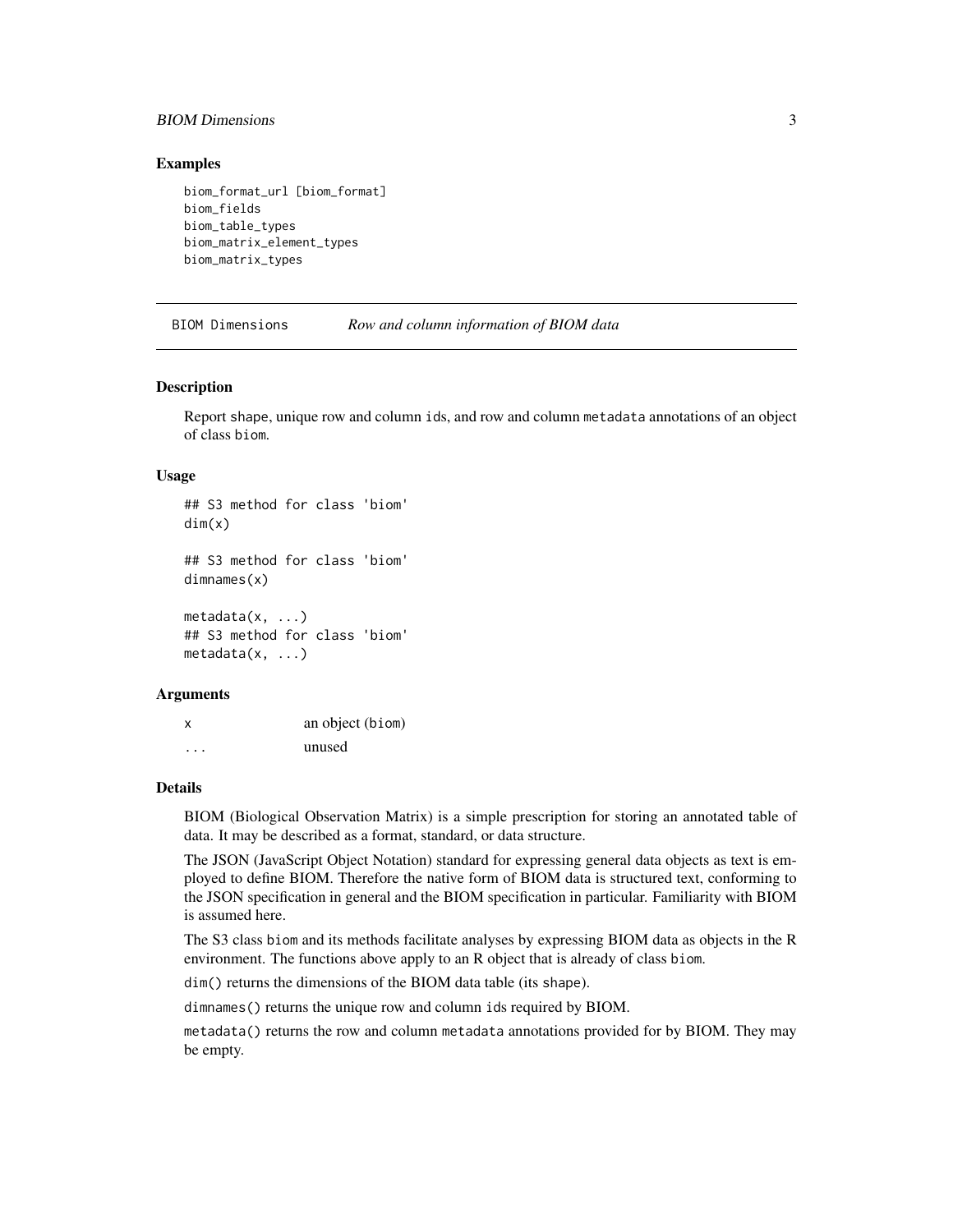#### <span id="page-3-0"></span>Value

For dim(), a length-two integer vector, with additional attribute "nnz" (number not zero) if the object is "sparse", equaling the number of values (rows) in the sparse representation. See note below.

For dimnames(), a list of two character vectors, named "rows" and "columns".

For metadata(), a list (invisibly) of two components, named "rows" and "columns". Each is a list equal in length to the data table's corresponding dimension.

## Note

When x is "sparse" the dimensions of as.matrix(x) are not given by  $dim(x)$ . Rather, the latter has dimensions c("nnz", 3). See above.

Also note that BIOM requires no exact structure for the metadata annotations of each row (column). All that is guaranteed is a list (possibly of empty, atomic, or nested list elements) with as many entries as the data table has rows (columns).

## Author(s)

Daniel T. Braithwaite

#### References

[BIOM format](http://wwww.biom-format.org) **[JSON](http://wwww.json.org)** 

## See Also

[biom](#page-10-1), [as.matrix.biom](#page-7-1)

```
## one toy example, one real example:
dd <- biom (dmat, quiet=TRUE)
ff <- biom (li4, quiet=TRUE)
dim (dd)
dim (ff)
dim (as.matrix (ff))
dim (as.matrix (ff, expand=TRUE))
dimnames (dd)
dimnames (ff)
## automatic row and column ids:
dimnames (biom (smat, sparse=TRUE, quiet=TRUE))
## no metadata:
print (metadata (dd))
```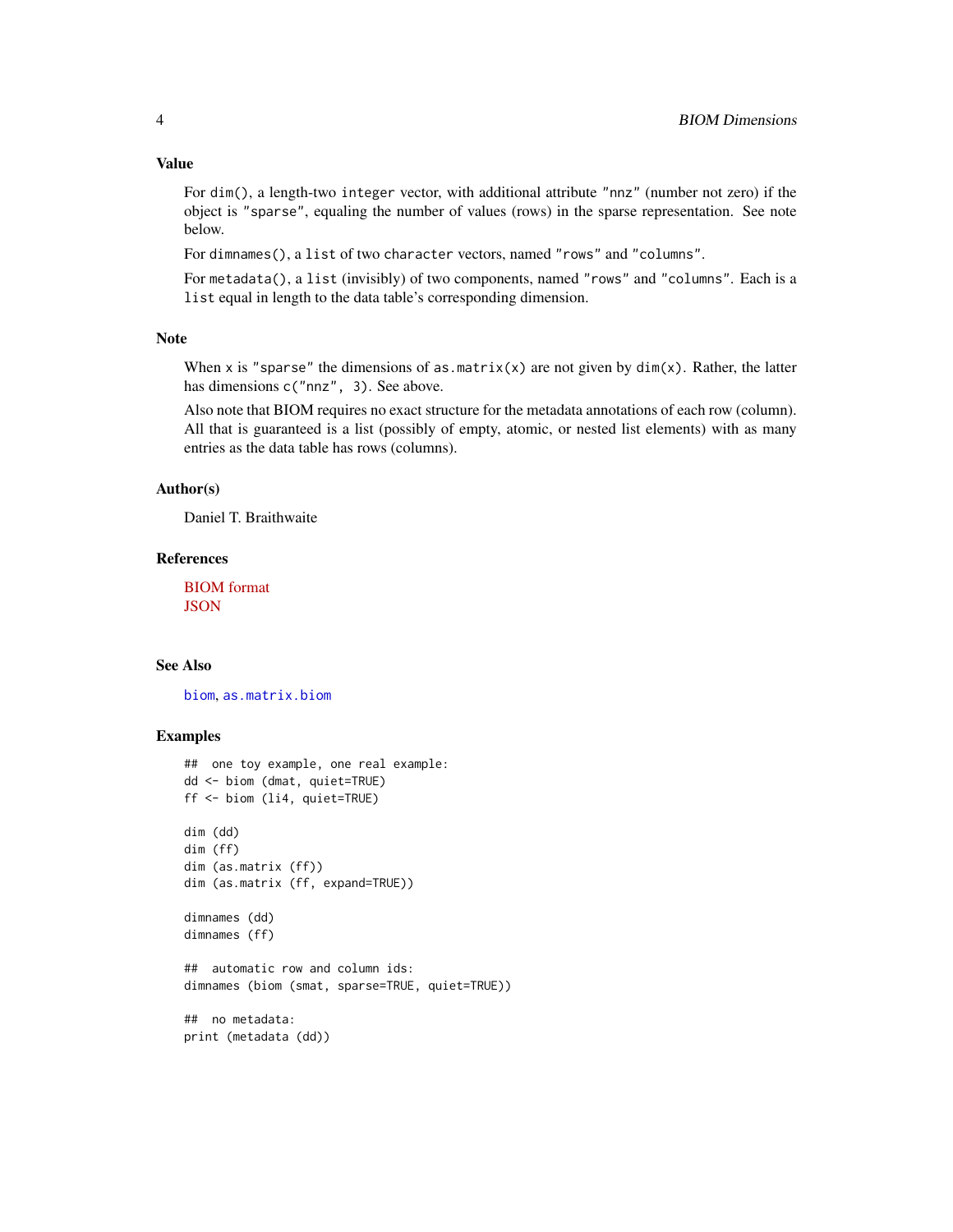## <span id="page-4-0"></span>BIOM Display 5

```
## simple metadata:
ss \le biom (li3)
print (as.matrix (ss))
metadata (ss) $ columns
## complicated metadata, so look only at part:
head (metadata(ff) $ rows)
str (metadata(ff) $ columns [[1]])
```
BIOM Display *Display BIOM data in full or part*

#### <span id="page-4-1"></span>Description

Nicely print or summarize an object of class biom. A summary omits printing the data table.

#### Usage

```
## S3 method for class 'biom'
str(object, ...)
## S3 method for class 'biom'
summary(object, ...)
## S3 method for class 'biom'
print(x, \ldots)## S3 method for class 'biom'
head(x, n=5, p=n, ...)
## S3 method for class 'biom'
tail(x, n=5, p=n, ...)
```
## Arguments

| $\mathsf{x}$ | an object (biom)                                   |
|--------------|----------------------------------------------------|
| object       | an object (biom)                                   |
| n            | number of rows (single integer)                    |
| p            | number of columns (single integer)                 |
|              | further arguments to default method $(str()$ only) |

## Details

BIOM (Biological Observation Matrix) is a simple prescription for storing an annotated table of data. It may be described as a format, standard, or data structure.

The JSON (JavaScript Object Notation) standard for expressing general data objects as text is employed to define BIOM. Therefore the native form of BIOM data is structured text, conforming to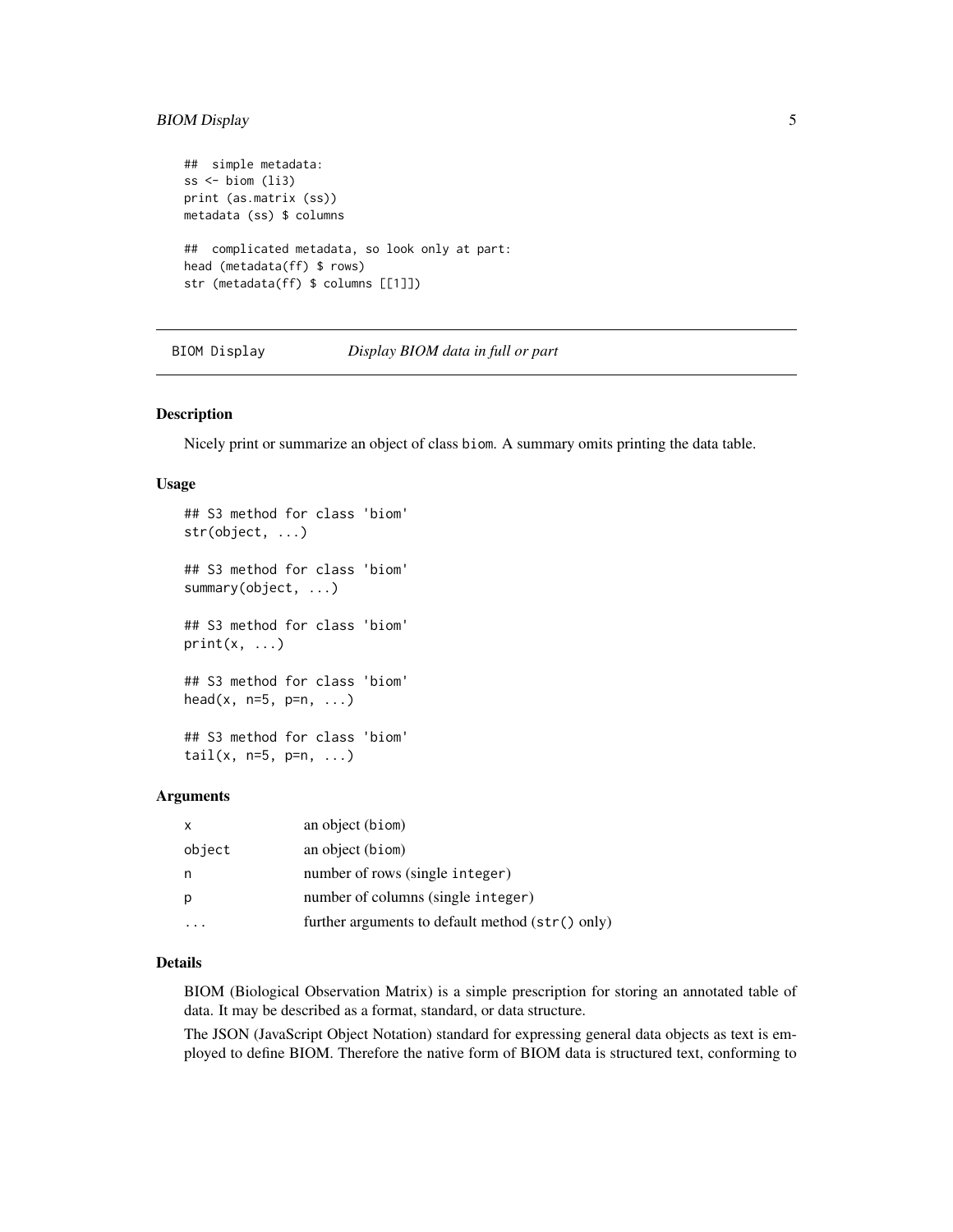the JSON specification in general and the BIOM specification in particular. Familiarity with BIOM is assumed here.

The S3 class biom and its methods facilitate analyses by expressing BIOM data as objects in the R environment. The functions above apply to an R object that is already of class biom.

 $print()$  and summary() show the contents of the object, with the difference that the latter omits printing the BIOM data table. The former always prints it in expanded (non-sparse) form.

str() shows the raw R structure of its argument using the default str() with pleasing options.

head() and tail() return the data table's initial or final few rows and columns.

## Value

A matrix for head() and tail(). See note below.

For the others, nothing useful.

#### Note

When the object is "sparse" its data table is stored as a three-column sparse representation matrix. (See reference for details, and note that indices begin at zero.) Such data is displayed by print() in an expanded (non-sparse) form, but head() and tail() return parts of the sparse representation unexpanded.

## Author(s)

Daniel T. Braithwaite

## References

[BIOM format](http://wwww.biom-format.org) **[JSON](http://wwww.json.org)** 

## See Also

[biom](#page-10-1), [dim.biom](#page-2-1) [as.matrix.biom](#page-7-1)

```
## one toy example, one real example:
xx <- biom (dmat, quiet=TRUE)
yy <- biom (li4)
summary (xx)
print (xx)
head (xx)
tail (xx)
tail (xx, n=10, p=3)
tail (yy)
tail (yy, n=15)
```
<span id="page-5-0"></span>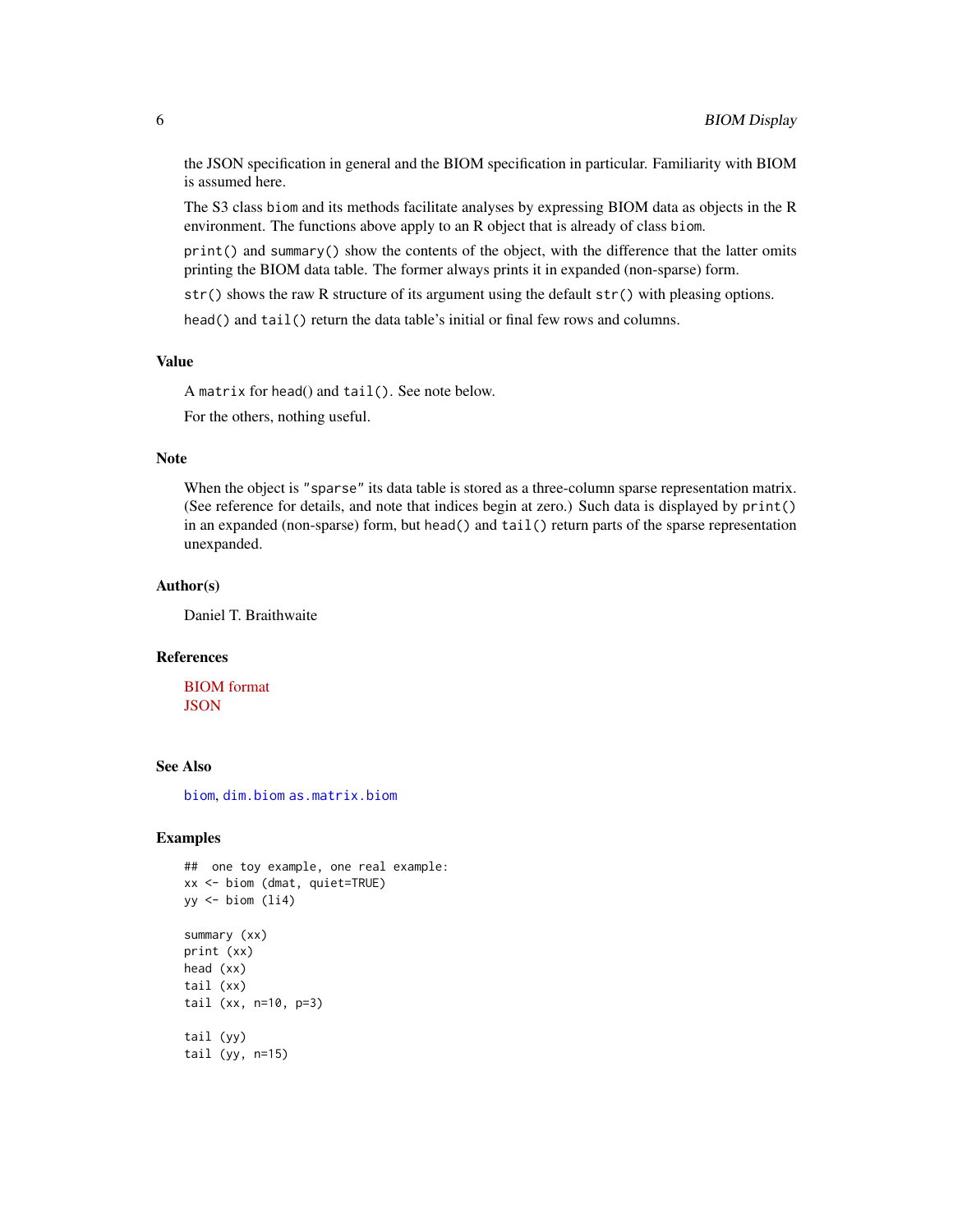```
## biom class is just a list:
str (yy)
```
BIOM Examples *BIOM examples and related utilities*

#### Description

Example objects for getting started, and related utilities.

#### Usage

```
jtxt; smat; dmat; li1; li2; li3; li4
exampleBiomFile()
applyBiomMethods(x)
buildBiomExamples(rdafile="examples.rda", jsonfile="example-json.txt")
```
## Arguments

| rdafile  | filename for .rda saves of example objects (string) |
|----------|-----------------------------------------------------|
| isonfile | filename for saved example JSON text (string)       |
| X        | object (biom)                                       |

## Details

BIOM (Biological Observation Matrix) is a simple prescription for storing an annotated table of data. It may be described as a format, standard, or data structure.

The JSON (JavaScript Object Notation) standard for expressing general data objects as text is employed to define BIOM. Therefore the native form of BIOM data is structured text, conforming to the JSON specification in general and the BIOM specification in particular. Familiarity with BIOM is assumed here.

The S3 class biom and its methods facilitate analyses by expressing BIOM data as objects in the R environment. Simple data objects of several kinds are provided to experiment with handling BIOM in R. See the examples below.

buildBiomExamples() draws from MG-RAST (see below) to construct these objects and saves them in designated files. (This utility is used to build the package.)

exampleBiomFile() returns the path to a file of JSON text correctly structured as BIOM.

applyBiomMethods() is a utility for testing that simply applies all biom methods to a given object.

## Value

Only exampleBiomFile() has a useful return value, as described above.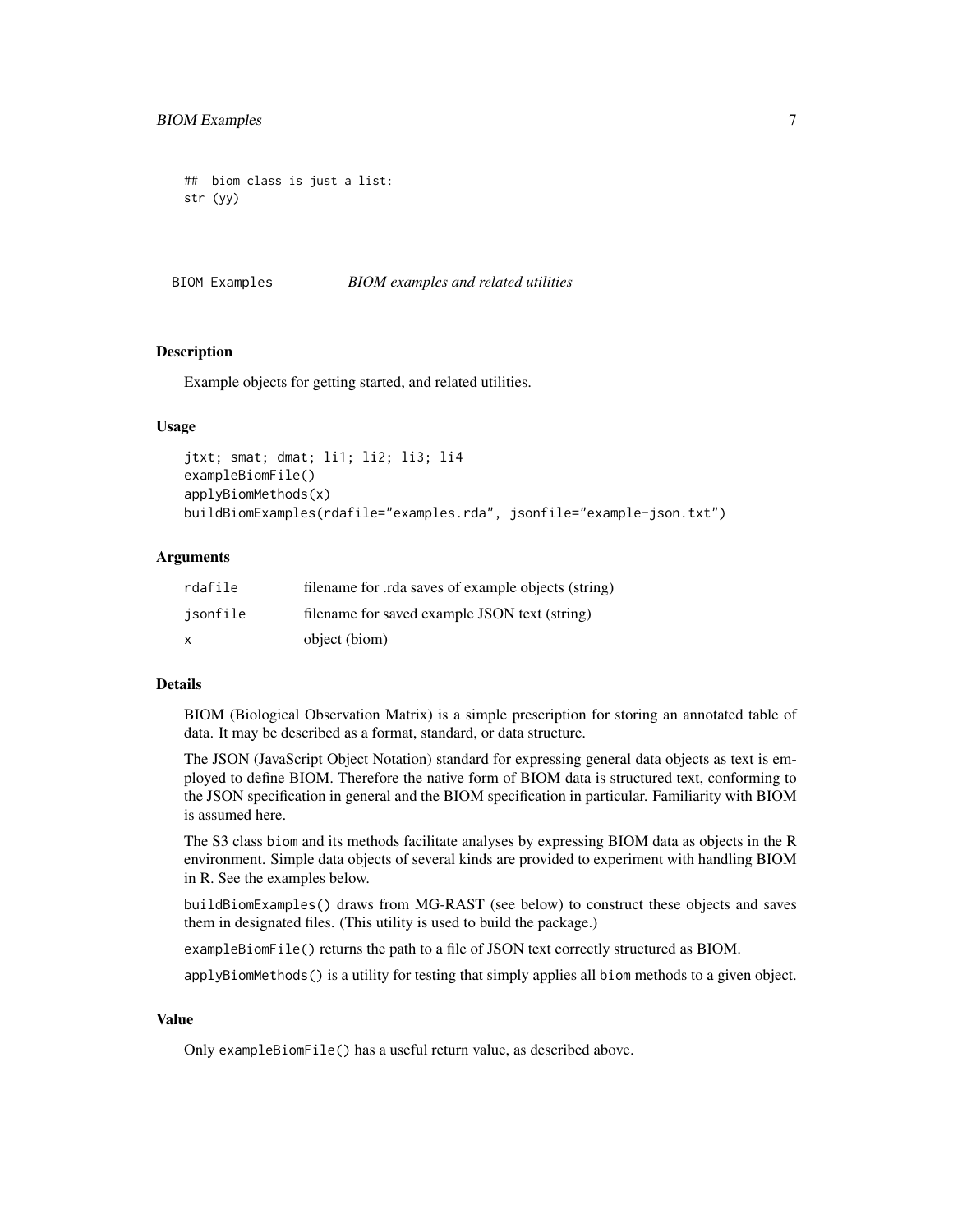## <span id="page-7-0"></span>Author(s)

Daniel T. Braithwaite

## References

[BIOM format](http://wwww.biom-format.org) [MG-RAST metagenome annotation server](http://metagenomics.anl.gov) **[JSON](http://wwww.json.org)** 

## See Also

[biom](#page-10-1)

## Examples

```
str(jtxt)
str(smat)
str(dmat)
str(li1)
str(li2)
str(li3)
exampleBiomFile()
xx <- biom (file=exampleBiomFile())
yy <- biom (dmat, quiet=TRUE)
zz \le- biom (li4)
## Not run:
## this prints a large volume of text:
applyBiomMethods(xx)
applyBiomMethods (yy)
## this requires package MGRASTer:
tt1 <- tempfile()
tt2 <- tempfile()
buildBiomExamples (tt1, tt2)
unlink (tt1)
unlink (tt2)
## End(Not run)
```
BIOM Export *Convert BIOM data from formal to basic type (export)*

## <span id="page-7-1"></span>Description

Convert an object of class biom into a basic type: matrix, list, or character.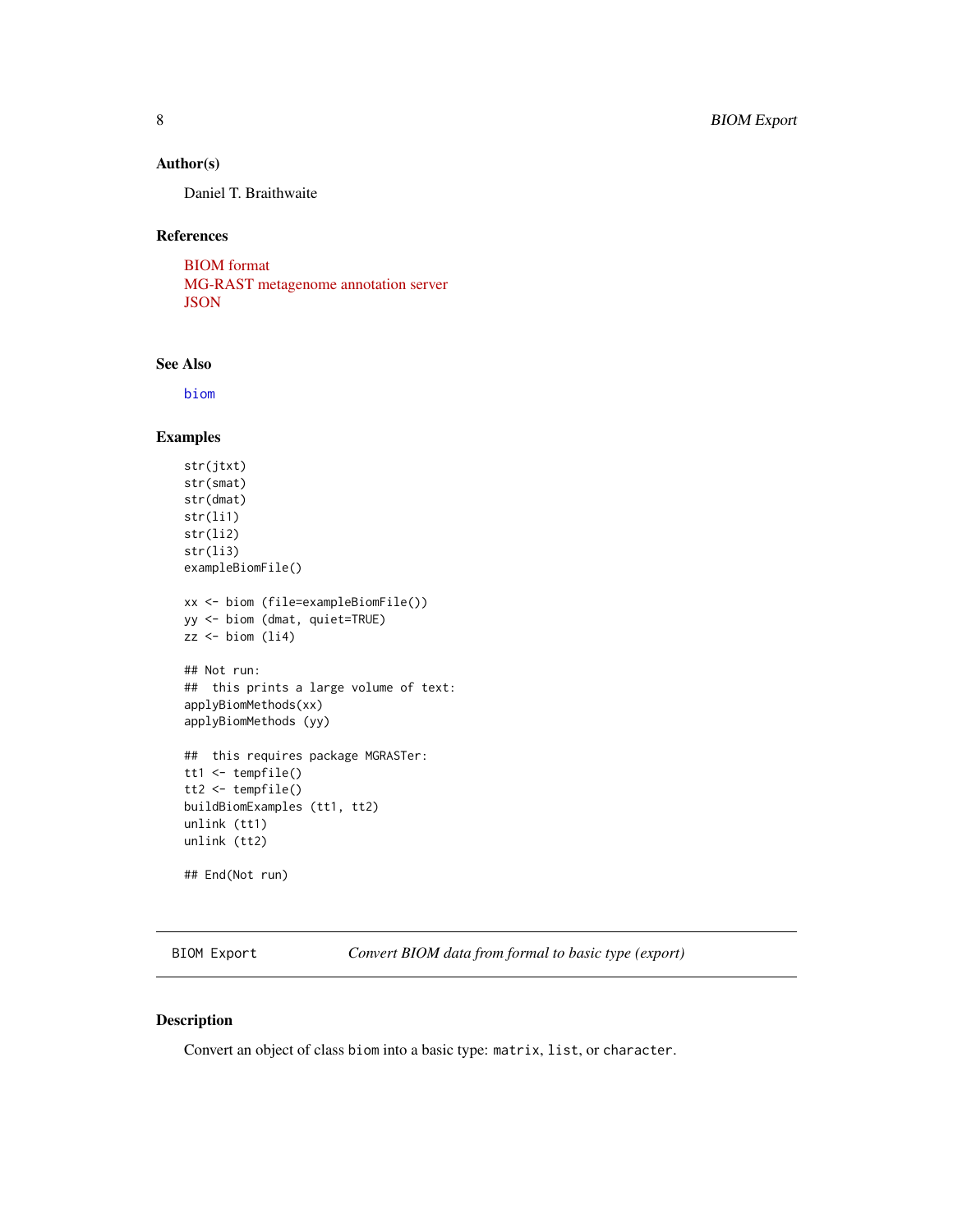## BIOM Export 9

## Usage

```
## S3 method for class 'biom'
as.matrix(x, expand=NULL, ...)
## S3 method for class 'biom'
as.list(x, \ldots)## S3 method for class 'biom'
as.character(x, ..., file=NULL)
```
## Arguments

|                         | an object (biom)                                        |
|-------------------------|---------------------------------------------------------|
| expand                  | if sparse, force return of not sparse matrix? (logical) |
| $\cdot$ $\cdot$ $\cdot$ | unused                                                  |
| file                    | filename for writing object                             |

## Details

BIOM (Biological Observation Matrix) is a simple prescription for storing an annotated table of data. It may be described as a format, standard, or data structure.

The JSON (JavaScript Object Notation) standard for expressing general data objects as text is employed to define BIOM. Therefore the native form of BIOM data is structured text, conforming to the JSON specification in general and the BIOM specification in particular. Familiarity with BIOM is assumed here.

The S3 class biom and its methods facilitate analyses by expressing BIOM data as objects in the R environment. Each function above transforms an object that is already of class biom into a basic R type.

as.matrix() returns the BIOM data table as a matrix. If the object is "dense", then dimnames() of the result are equal to the BIOM row and column ids. Otherwise, the three-column sparse representation matrix is returned, with ids given by attached attributes "rownames" and "colnames".

However, using expand=TRUE expands a sparse representation. (Setting expand=FALSE has no effect when the object is "dense".) Also, see below for an example using class "sparseMatrix" from the R package Matrix.

as.character() returns BIOM properly speaking, that is, data and annotations written in JSON text conforming to the BIOM specification. That text is written to file, if provided.

See below for an example of saving the data table, only, in CSV or TSV format. Of course, it is possible to bring biom objects in and out of the session with save() and load().

as.list() returns a list corresponding closely element-by-element to BIOM. The differences are: list element data is a matrix not list; elements rows and columns hold metadata only, and so do not include ids; instead, additional elements row.ids and column.ids are present; and format\_url is missing.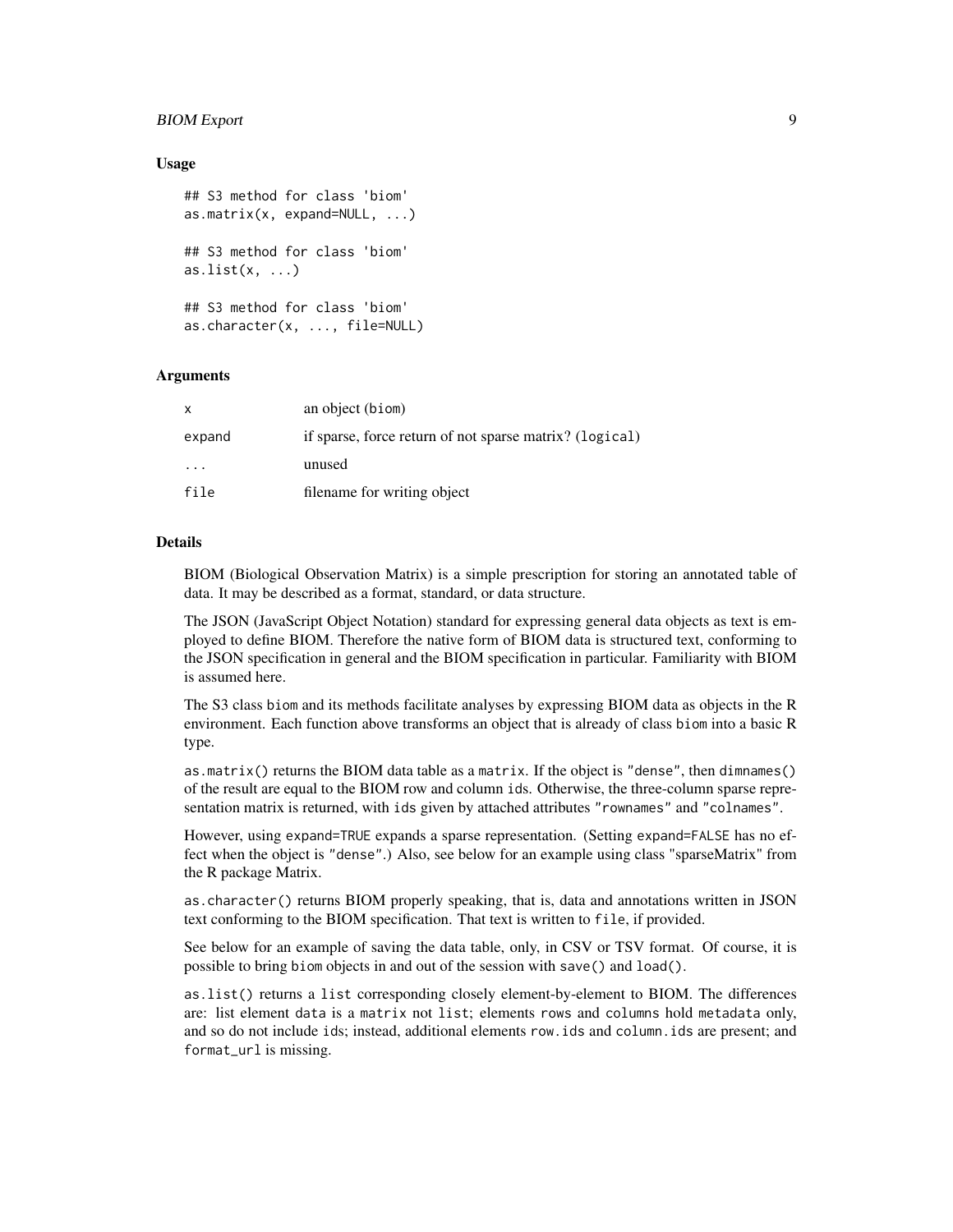## <span id="page-9-0"></span>Value

For as.matrix() and as.list(), as described.

For as.character(), a single string of JSON text, or simply file if it is not NULL.

Except that last case, these functions return invisibly.

## Author(s)

Daniel T. Braithwaite

#### References

[BIOM format](http://wwww.biom-format.org) **[JSON](http://wwww.json.org)** 

## See Also

[biom](#page-10-1)

#### Examples

```
tt <- tempfile()
xx \leftarrow biom (li3)
yy <- biom (smat, sparse=TRUE, quiet=TRUE)
## extract objects of basic types:
print (as.matrix (xx))
head (as.matrix (yy, expand=TRUE))
as.character (xx)
as.character (xx, file=tt)
str (as.list (xx))
## export to a CSV file:
write.table (as.matrix (xx), file=tt, sep=",")
## Not run:
## a classed sparse matrix (for computation or what have you):
zz <- as.matrix (yy)
zz[, 1:2] <- 1 + zz[, 1:2]Matrix::sparseMatrix (i=zz[,1], j=zz[,2], x=zz[,3])
## End(Not run)
```
unlink(tt)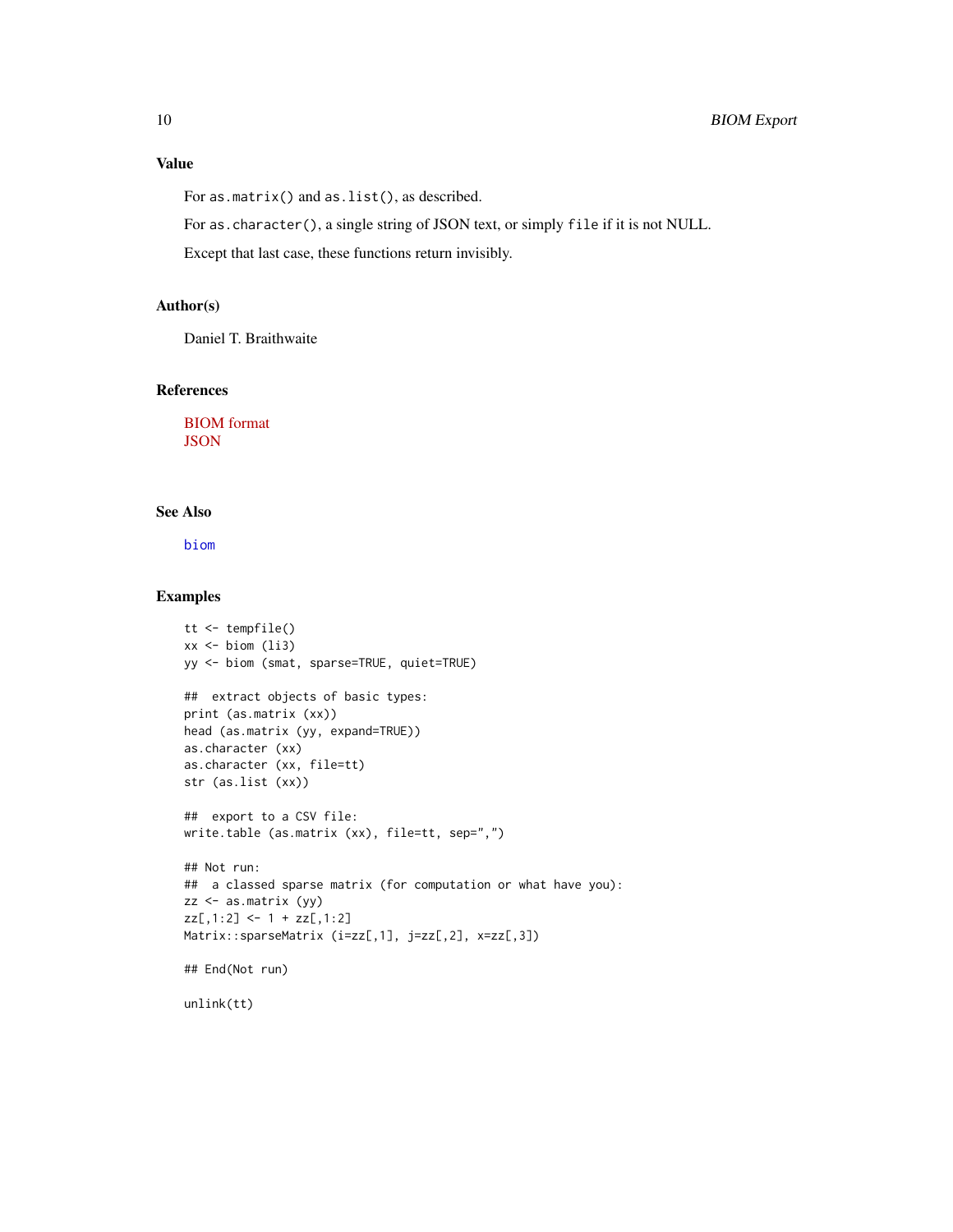<span id="page-10-0"></span>

#### <span id="page-10-1"></span>Description

Construct an object of class biom from given data, supplementing missing fields as necessary.

## Usage

```
\text{biom}(x, \ldots)## S3 method for class 'character'
biom(x, ..., file=NULL, quiet=FALSE)
## S3 method for class 'matrix'
biom(x, type=biom_table_types, sparse=NULL, ..., quiet=FALSE)
## S3 method for class 'list'
biom(x, ..., quiet=FALSE)
```
#### Arguments

| $\mathsf{x}$ | an object convertible to biom                              |
|--------------|------------------------------------------------------------|
| type         | the type of BIOM table to be constructed (string)          |
| sparse       | dims or dimnames when sparse (integer or list, length-two) |
|              | arguments to from JSON()                                   |
| file         | file containing JSON text for BIOM data (string)           |
| quiet        | print messages and warnings? (logical)                     |

#### Details

BIOM (Biological Observation Matrix) is a simple prescription for storing an annotated table of data. It may be described as a format, standard, or data structure.

The JSON (JavaScript Object Notation) standard for expressing general data objects as text is employed to define BIOM. Therefore the native form of BIOM data is structured text, conforming to the JSON specification in general and the BIOM specification in particular. Familiarity with BIOM is assumed here.

The S3 class biom and its methods facilitate analyses by expressing BIOM data as objects in the R environment. Each function above transforms an object of a basic R type into class biom.

The character method is suitable for importing BIOM data properly speaking, that is, JSON text conforming to the BIOM specification. The data is read from file, when provided. Arguments from ... are passed to fromJSON() in order to allow for different character encodings,

To make a biom object from a TSV or CSV file, see examples below. Of course, it is possible to bring biom objects in and out of the session with save() and load().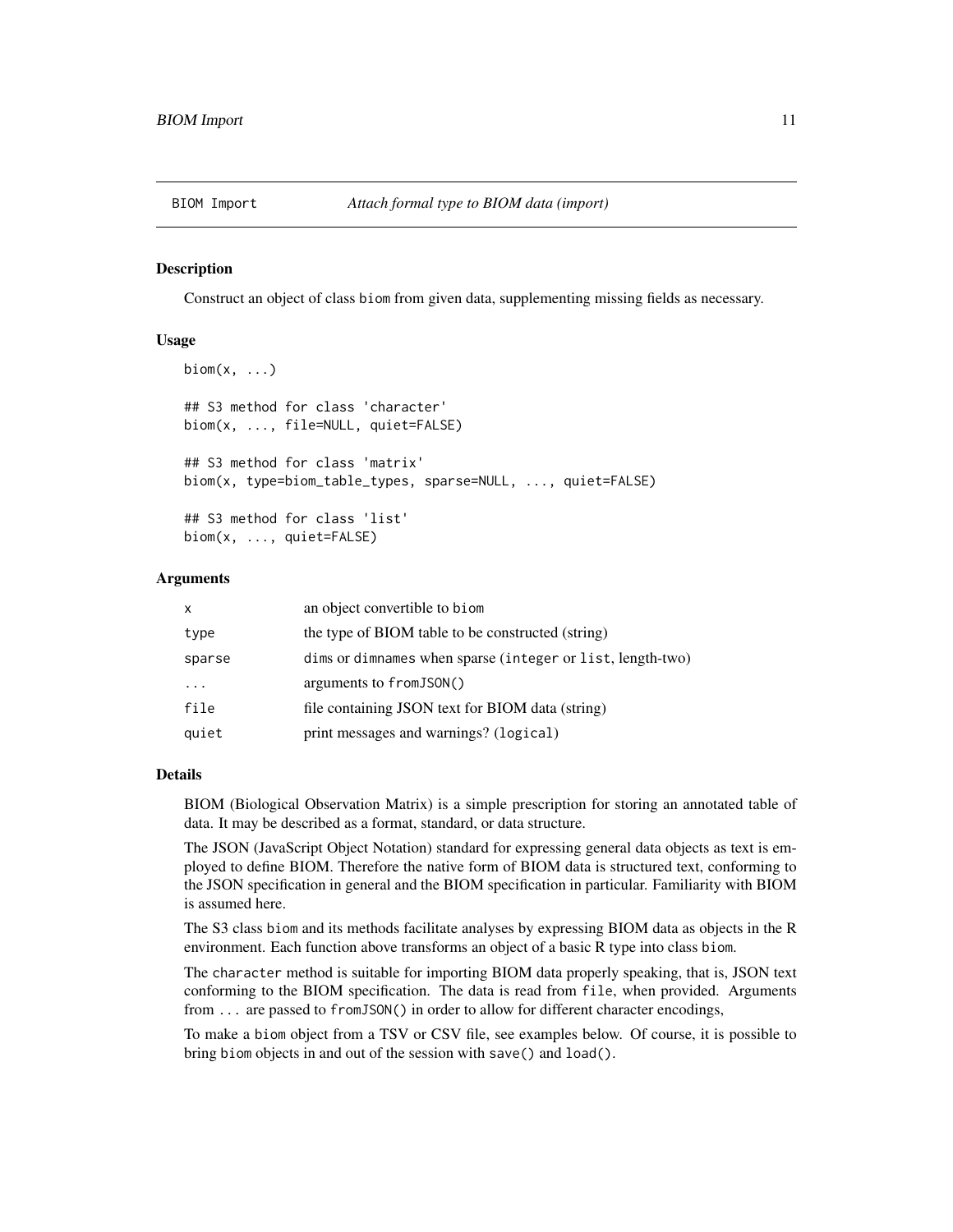The matrix method accepts an ordinary ("dense") matrix or a three-column sparse matrix representation (using indices starting at zero, per BIOM). If the latter, sparse should also be provided, as a length-two integer giving the data table's shape, or a length-two list giving its row and column ids. It may also be simply TRUE, in which case the smallest possible shape is assigned.

The list method accepts a list of components allowed or required by BIOM, inventing something reasonable for missing components, with certain qualifications:

shape is required if matrix\_type is specified as "sparse"; data may be given as a list of rows, a list of triples sparsely representing a matrix, or a matrix; in the last case, its dimnames() may be used to provide row and column ids; but ids from rows and columns, if provided, supercede dimnames().

#### Value

An object of class biom, invisibly.

#### **Note**

A biom object reflects its matrix\_element\_type implicitly with the storage.mode() of its data. Accordingly, applying storage.mode<-() prior to biom() can be useful. See examples below.

Also, note that values seeming to be integers in R often are not.

## Author(s)

Daniel T. Braithwaite

## References

[BIOM format](http://wwww.biom-format.org) **[JSON](http://wwww.json.org)** 

#### See Also

[as.character.biom](#page-7-1), [as.matrix.biom](#page-7-1), [dim.biom](#page-2-1), [print.biom](#page-4-1), [storage.mode](#page-0-0)

```
tt <- tempfile()
## two ways to the same result:
ff <- exampleBiomFile()
txt <- readLines (ff)
biom (txt)
biom (file=ff)
## choose what fields to include with a list:
biom (list (data=smat, matrix_type="sparse", shape=c(266,4),
matrix_element_type="unicode", comment="no comment"), quiet=TRUE)
xx <- matrix2list (cbind (LETTERS[1:20], paste ("some metadata for row", 1:20)))
```
<span id="page-11-0"></span>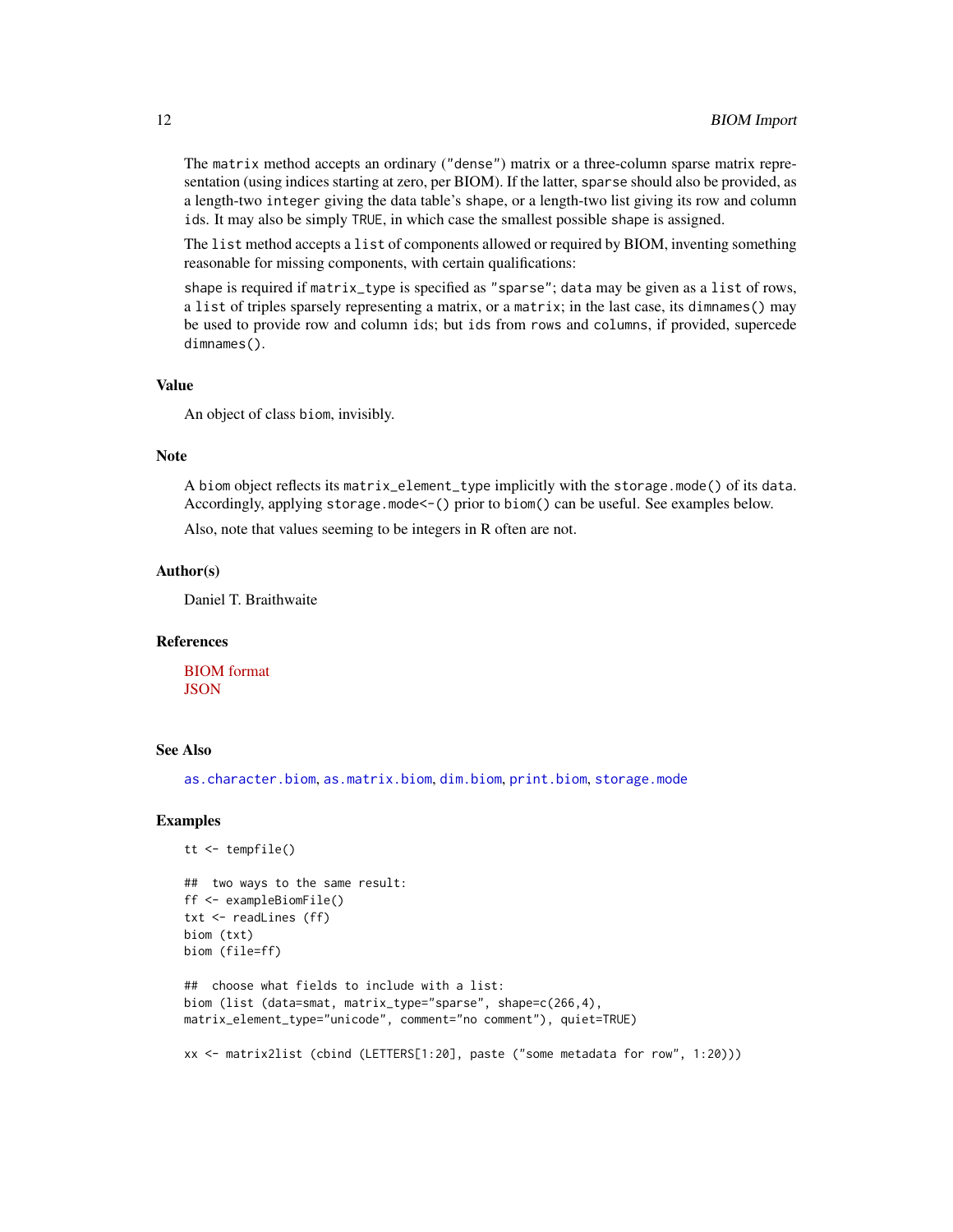```
xx <- lapply (xx, "names<-", c("id", "metadata"))
biom (list (data=dmat, type="Gene table", rows=xx, id="1234567890"), quiet=TRUE)
## the same result in two ways, again:
write.table (dmat, file=tt, sep=",")
biom (dmat, "Function table")
biom (as.matrix (read.table (file=tt, sep=",")), "Func")
## all the same:
biom (smat, sparse=TRUE, quiet=TRUE)
biom (smat, sparse=c(266,4), quiet=TRUE)
biom (smat, sparse=list (paste ("row", 1:266), paste ("column", 1:4)), quiet=TRUE)
## enforce matrix_element_type to be "int":
mm <- dmat
storage.mode (mm) <- "integer"
biom (mm, quiet=TRUE)
unlink (tt)
```
Matrix Manipulations for BIOM Format *Convert matrix data between dense, sparse, and list representations*

#### **Description**

Convert two-dimensional data between ordinary (dense) matrix type, sparse representation, and a list of rows (or columns).

## Usage

```
sparse2dense(x, dim=NULL)
dense2sparse(x)
matrix2list(x)
```
#### Arguments

|     | object to convert (matrix)                      |
|-----|-------------------------------------------------|
| dim | number of rows and columns (length-two integer) |

## Details

BIOM (Biological Observation Matrix) is a simple prescription for storing an annotated table of data. It may be described as a format, standard, or data structure.

The JSON (JavaScript Object Notation) standard for expressing general data objects as text is employed to define BIOM. Therefore the native form of BIOM data is structured text, conforming to the JSON specification in general and the BIOM specification in particular. Familiarity with BIOM is assumed here.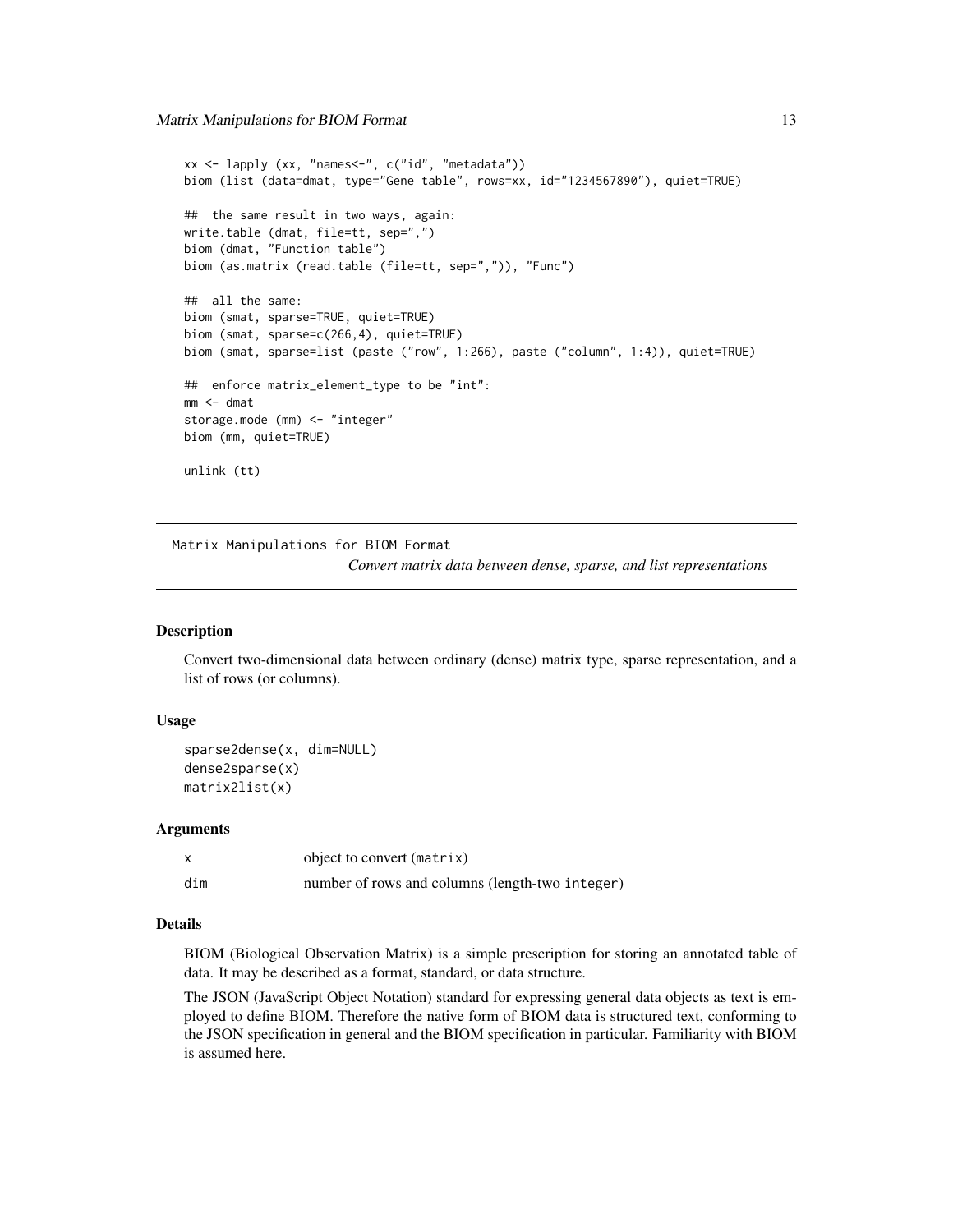The S3 class codebiom and its methods facilitate analyses by expressing BIOM data as objects in the R environment. These manipulations of two-dimensional (matrix) data are sometimes handy when working with BIOM data. The sparse format used by BIOM is conventional, but see the reference for exact details.

All names() and dimnames() are removed.

## Value

```
sparse2dense() and dense2sparse() return a matrix.
matrix2list() returns a list of the rows of x.
```
## Note

Like R these functions begin indices at 1, whereas BIOM counts from 0, so adjust if necessary.

## Author(s)

Daniel T. Braithwaite

## References

[BIOM format](http://wwww.biom-format.org) **[JSON](http://wwww.json.org)** 

#### See Also

[biom](#page-10-1), [as.matrix.biom](#page-7-1)

```
xx <- smat
xx[,1:2] <- xx[,1:2] + 1
sparse2dense (xx)
sparse2dense (xx, c(266,10))
matrix2list (dmat)
matrix2list (t(dmat))
```
<span id="page-13-0"></span>